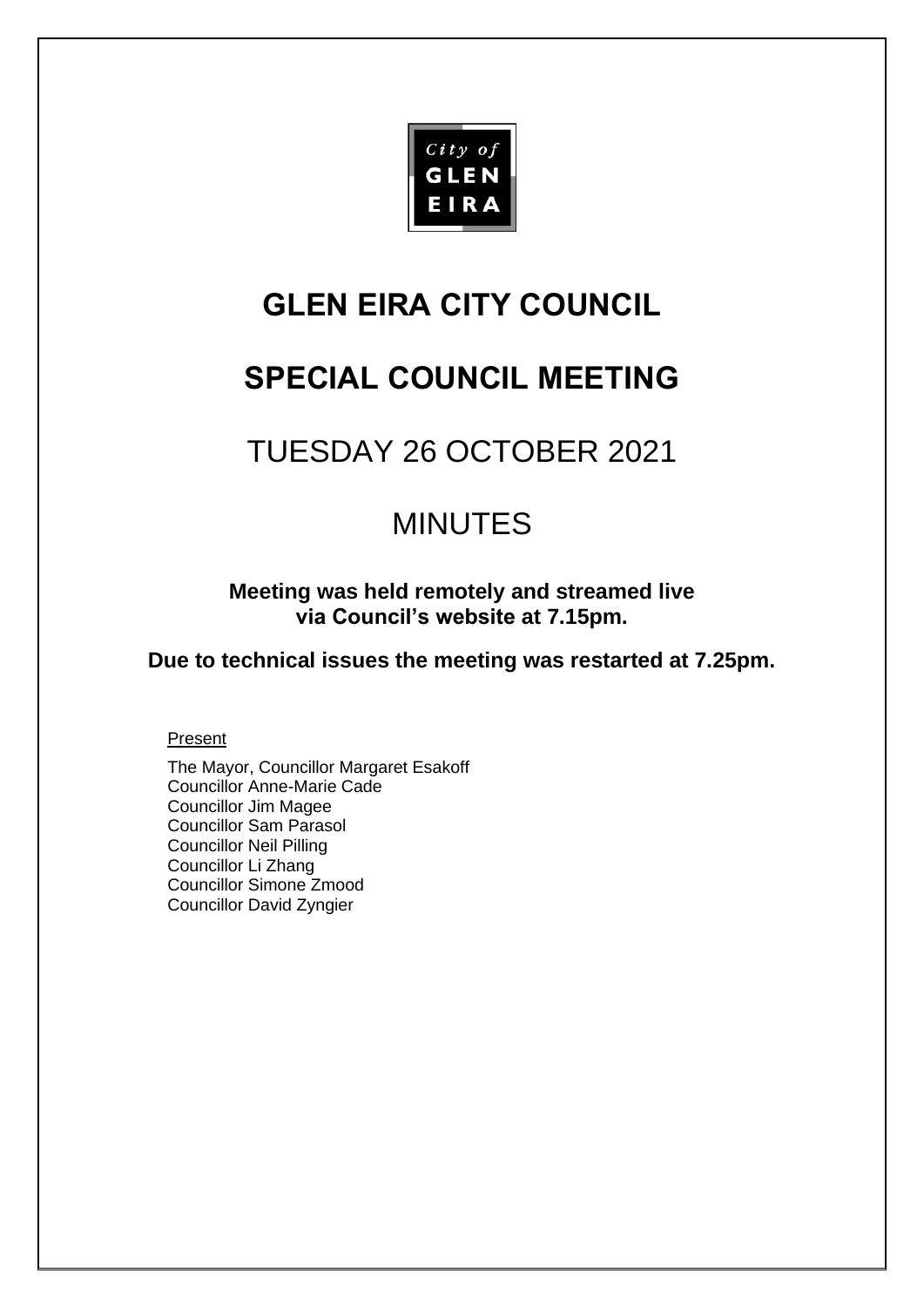# **INDEX**

| $\mathbf 1$ . |                                                               |  |
|---------------|---------------------------------------------------------------|--|
| 2.            |                                                               |  |
| 3.            | REMINDER TO DECLARE ANY CONFLICTS OF INTEREST IN ANY ITEMS ON |  |
| 4.            |                                                               |  |
|               | 4.1                                                           |  |
| 5.            |                                                               |  |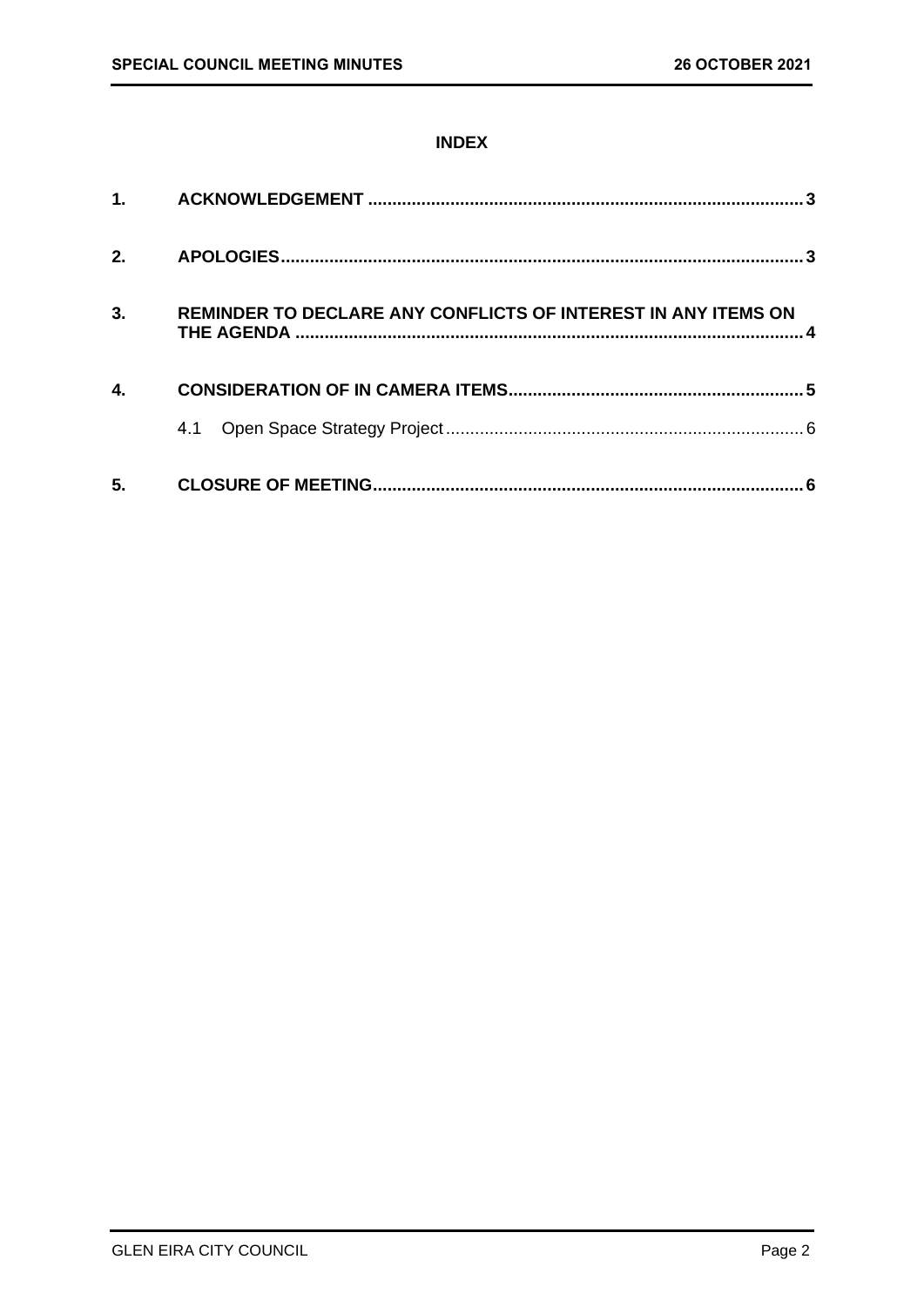

Technical issues were experienced at the commencement of the meeting. The meeting was restarted at 7.25pm.

The Mayor welcomed Councillors, Council officers, Glen Eira residents and other community members to the 26 October 2021 virtual Special Council Meeting. Cr Esakoff advised of the process that would be followed should Council encounter further technical difficulties livestreaming the meeting.

The Mayor then confirmed that the Councillors could be recorded as present by ensuring they met the following three criteria:

- They can hear proceedings;
- They can see other members in attendance and can be seen by other members; and
- They can be heard (to speak).

#### <span id="page-2-0"></span>**1. ACKNOWLEDGEMENT**

The Mayor read the acknowledgement.

Glen Eira City Council Acknowledges the peoples of the Kulin Nation as Traditional Owners and Custodians, and pay our respect to their Elders past, present and emerging. We Acknowledge and uphold their continuing relationship to land and waterways. Council extends its respect to all Aboriginal and Torres Strait Islander peoples.

#### <span id="page-2-1"></span>**2. APOLOGIES**

#### **Moved: Cr Magee Seconded: Cr Zyngier**

That the apology from Cr Tony Athanasopoulos be received and noted.

#### **CARRIED UNANIMOUSLY**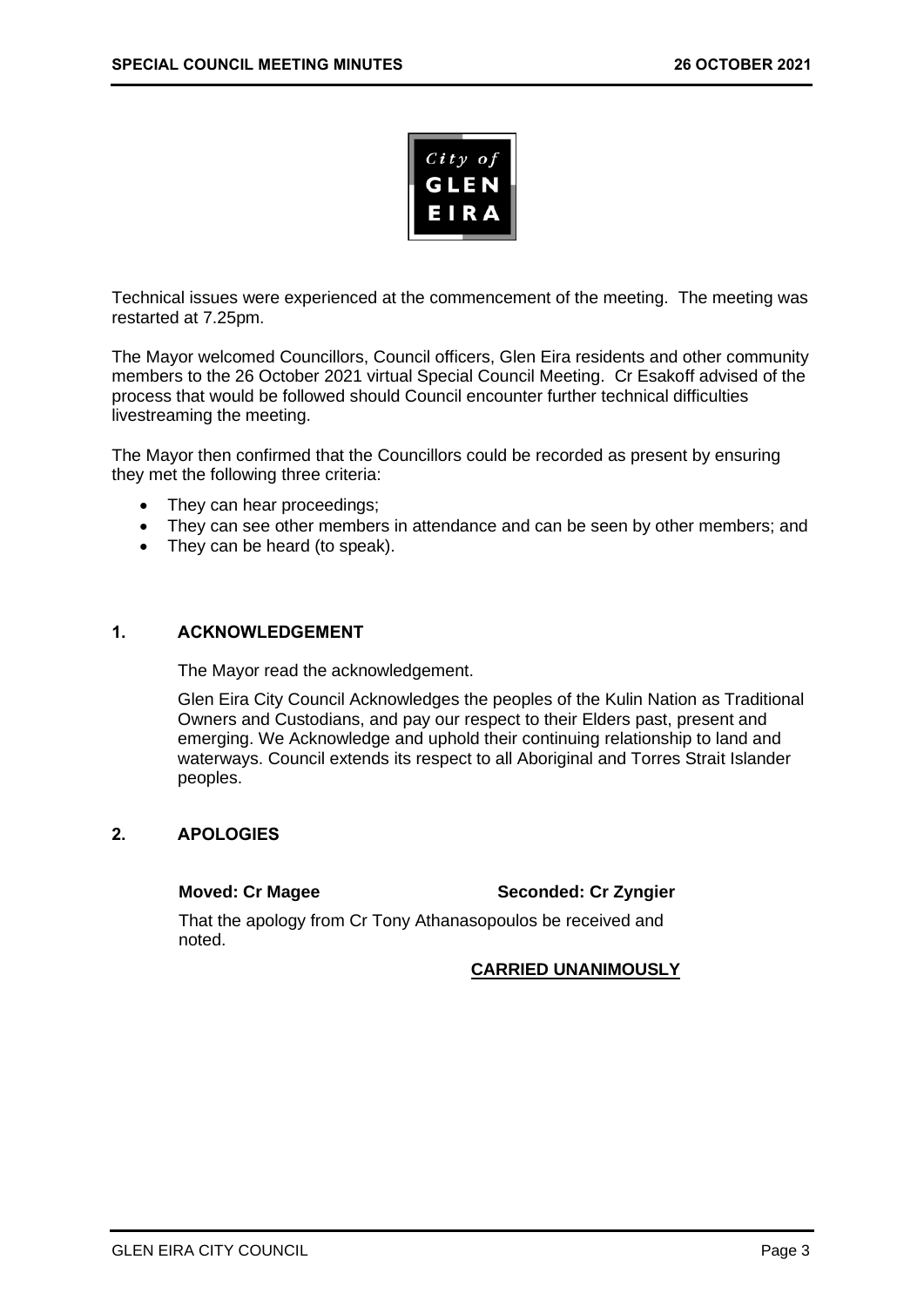#### <span id="page-3-0"></span>**3. REMINDER TO DECLARE ANY CONFLICTS OF INTEREST IN ANY ITEMS ON THE AGENDA**

Councillors were reminded of the requirement for disclosure of conflicts of interest in relation to items listed for consideration on the Agenda, or any item that was considered at this meeting, in accordance with Section 130(2) of the *Local Government Act 2020* and Rule 60(3) of the Glen Eira City Council Governance Rules. Councillors were then invited to indicate any such conflict of interest.

There were no conflicts of interest declared for this meeting.

### **Procedural motion**

#### **Moved: Cr Magee Seconded: Cr Zyngier**

That Council:

- 1. considers the meeting to be adjourned for 10 minutes from the commencement of any technical problem which prevents Council from livestreaming the meeting;
- 2. adjourns the meeting in the event livestreaming cannot be resumed within 30 minutes from the commencement of the technical problem which prevents livestreaming on Council's website with the meeting to be reconvened on Wednesday 27 October 2021 at 7.15pm via livestreaming; and
- 3. notes, if the Mayor is unable for any reason to attend the Council meeting or part of the Council meeting, the meeting will be chaired in accordance with Rule 13 of the Governance Rules. The Mayor will resume as Chair of the meeting upon return. If a vote is being taken at the time, the Mayor will resume as Chair after the result of the vote has been declared.

# **CARRIED UNANIMOUSLY**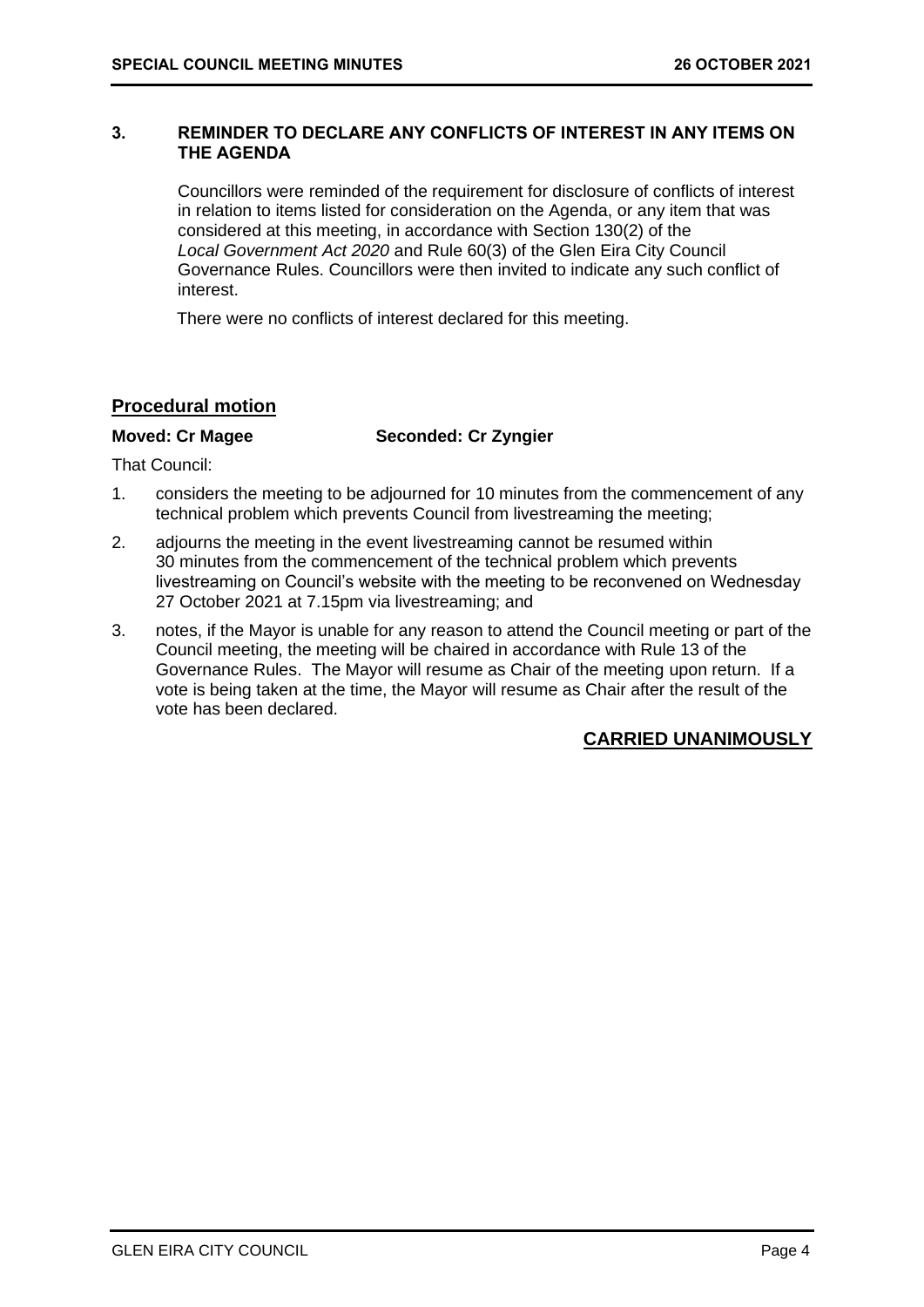### <span id="page-4-0"></span>**4. CONSIDERATION OF IN CAMERA ITEMS**

#### **Moved: Cr Magee Seconded: Cr Zyngier**

That pursuant to Section 66(1) and 66(2)(a) of the Local Government Act 2020, the Council resolves that so much of this meeting be closed to members of the public, as is required for Council to consider the following matters that are confidential in accordance with Section 3(1) of the Act:

#### **4.1 Open Space Strategy Project**

This agenda item is confidential information for the purposes of section 3(1) of the Local Government Act 2020:

- because it is Council business information, being information that would prejudice the Council's position in commercial negotiations if prematurely released (section 3(1)(a)), and private commercial information, being information provided by a business, commercial or financial undertaking that -

(i) relates to trade secrets; or

(ii) if released, would unreasonably expose the business, commercial or financial undertaking to disadvantage (section  $3(1)(q)$ ); and

- being information that would prejudice the Council's position in commercial negotiations if prematurely released (section 3(1)(a))

# **CARRIED UNANIMOUSLY**

The Mayor advised that following consideration of the confidential item, this meeting would be closed. An invitation was extended to view the following Special Council Meeting via livestreaming.